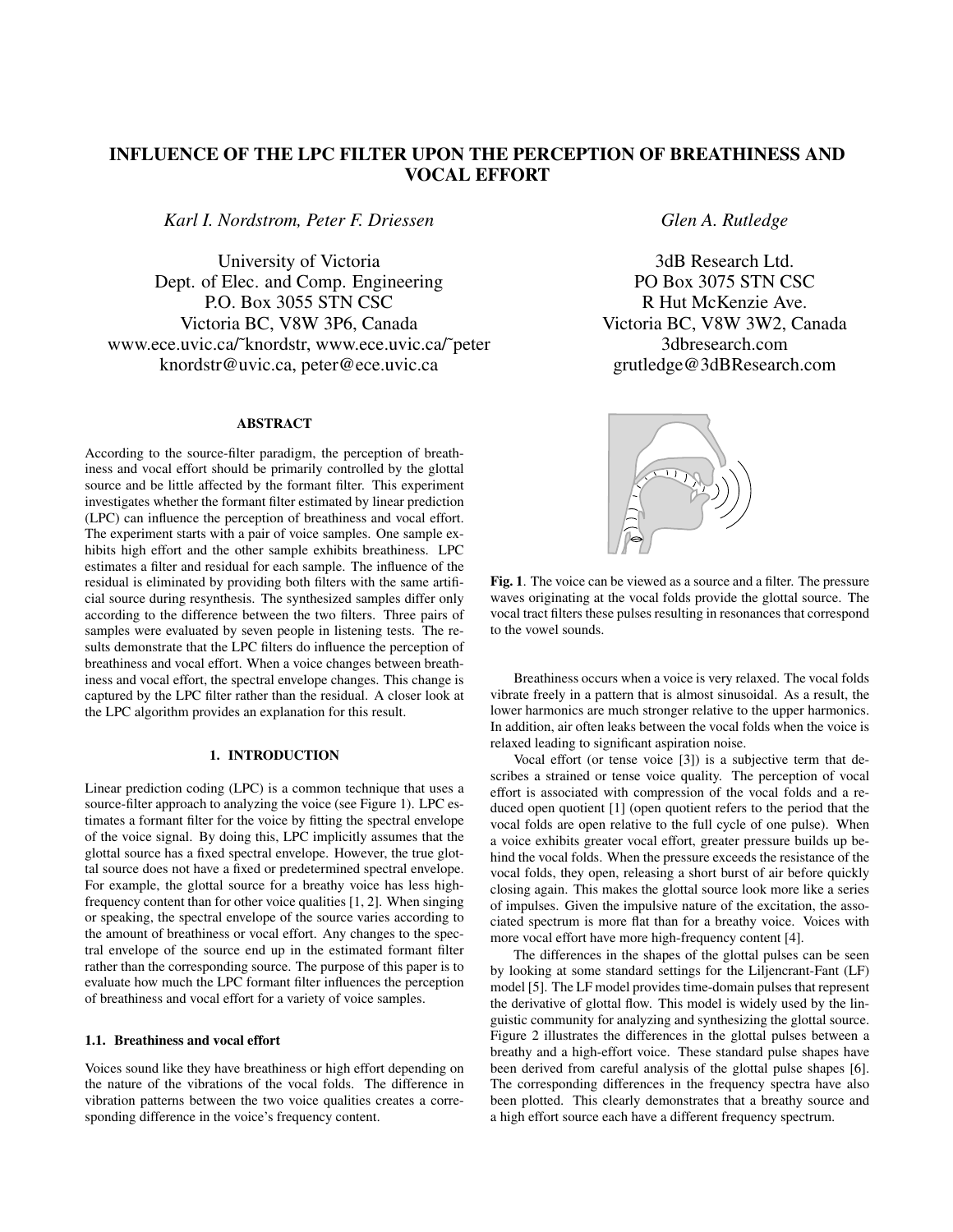

**Fig. 2**. The LF model creates (a) a pulse representing the derivative of glottal flow in the voice source with (b) a corresponding frequency spectrum. Three voice qualities are represented here: modal voice, that is, a neutral voice (solid line); breathy voice (dotted line); and high-effort voice (dashed line). The frequency spectra have been normalized at the peak.

# **1.2. LPC**

LPC depends on a source-filter concept of the voice [7, 8] as illustrated in Figure 1. In this concept, the vocal folds provide the source by creating air pulses. These air pulses are then acoustically transmitted through the vocal tract. The resonances in the vocal tract act as a filter, changing the shape of the acoustic spectrum (Figure 3(a)). These resonances are what we use to identify different vowels and are called formants.

LPC fits an all-pole filter to the spectrum of the signal. The allpole filter is of the following form:

$$
H(z) = \frac{G}{A(z)},\tag{1}
$$

where G is the gain and  $A(z)$  is an all-zero filter, defined as follows:

$$
A(z) = 1 + \sum_{k=1}^{p} a_k z^{-k}
$$
 (2)

The order of the filter is defined by  $p$ . The operation of the LPC algorithm [7] and its relation to the human voice [8] have been thoroughly described in the literature.

LPC finds a filter to fit the spectrum of the input signal. If we apply the inverse of this filter to the original signal, we can extract the LPC residual. This residual represents the glottal source. Given that LPC attempts to minimize the error between the spectrum of the signal and the frequency response of the filter, the LPC residual has a flat spectrum as seen in Figure 3(b).



**Fig. 3**. (a) Source-filter model of the voice (b) LPC analysis algorithm (c) LPC analysis algorithm with pre-emphasis filter. The tilt of the residual spectrum is the inverse of the pre-emphasis filter.

However, most LPC algorithms compensate for lip radiation with a pre-emphasis filter. The voice signal goes through the pre-emphasis filter before it enters the LPC algorithm (Figure  $3(c)$ ). The preemphasis boosts the high frequencies, resulting in slightly better formant matching at the high frequencies and fewer scaling issues in fixed-point algorithms. The resulting LPC residual has a tilt corresponding to the inverse of the pre-emphasis filter. This is closer to the expected spectral envelope for the glottal source.

In most applications, the pre-emphasis filter is fixed. Regardless of whether the analyzed voice is breathy or whether it exhibits high effort, the pre-emphasis filter determines the spectral envelope of the residual. If the pre-emphasis filter is fixed then the spectral envelope of the residual also remains fixed. The residual does not follow changes to the voice quality such as breathiness and vocal effort.

The changes to the spectral envelope due to breathiness and vocal effort are captured in the LPC filter. This means that characteristics of the source are captured by the estimated formant filter. This can lead to problems when attempting to model the voice because the variation in the tilt of the source has not been modeled independent from the tilt of the formant filter. For example, one can attempt to make a voice sound breathy by adding aspiration noise but it becomes difficult to know how to change the spectral envelope of the source without having an estimate of the source envelope. The purpose of this experiment is to demonstrate that LPC with fixed pre-emphasis results in estimated formant filters that contain some perception of breathiness and vocal effort.

#### **2. EXPERIMENT SETUP**

One way to evaluate the influence of the formant filter is to take two different formant filters and supply them with the same glottal source. In this situation, the only difference between the resulting synthesized voices is the filter. If the vocal tract filter does not influence the perception of breathiness, then both voices should be per-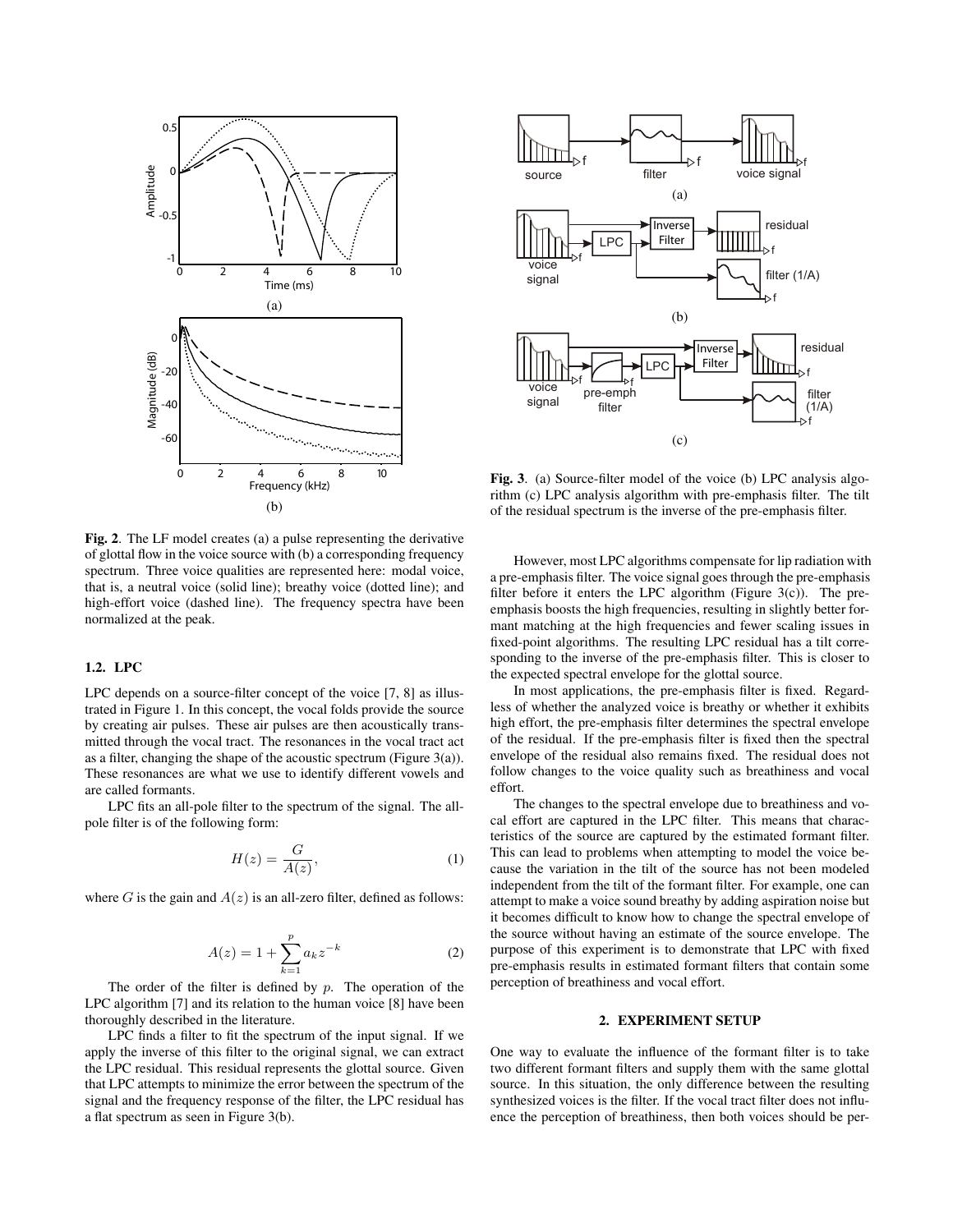

**Fig. 4**. The synthesized pair of voices were generated with the same artificial source using an LF model. The LPC filters were extracted from the high-effort voice  $(1/A_E)$  and the breathy voice  $(1/A_B)$ . Any difference between the synthesized voices is due to differences in the LPC filters.

ceived to have the same amount of breathiness. If the formant filter does influence breathiness, then a difference will be observed. The process for creating and evaluating the samples is as follows:

- 1. Start with two samples in which the same person sings the same vowel at the same pitch but with differing voice qualities: high effort voice  $(V_E)$  and breathy voice  $(V_B)$ .
- 2. Use LPC (Figure 3(c)) on each voice to estimate filters  $(1/A_E)$ and  $1/A_B$ ).
- 3. Excite the filters  $(1/A_E$  and  $1/A_B$ ) with an LF model (Figure 2) plus noise to generate synthesized voices:  $V_{Enew}$  and  $V_{Bnew}$ . Since the source is the same for both voices, any difference between the voices will be due to the filters (see Figure 4).
- 4. Carry out a listening test evaluating the difference between the two filters.
	- (a) Rate the relative difference in breathiness between the the original voices:  $V_E$  w.r.t.  $V_B$ .
	- (b) Rate the relative difference in breathiness between the the synthesized voices:  $V_{Enew}$  w.r.t.  $V_{Bnew}$ .
	- (c) A rating of zero indicates that there is no difference between  $V_{Enew}$  and  $V_{Bnew}$ , indicating that the filters  $(1/A_E$  and  $1/A_B$ ) do not influence the perception of breathiness. A non-zero rating indicates that the filters do influence the perception of breathiness. See Figure 5 for the results.
- 5. Repeat steps 4(a-c) for vocal effort.

#### **2.1. Algorithm details**

The voices were recorded at a sample rate of 22050 Hz, which was chosen as a compromise between having enough bandwidth to capture the breathy quality and a low enough sample rate for LPC to model the spectrum well.

A Liljencrant-Fant (LF) model [5] provides the glottal source by generating pulses in time that represent the opening and closing of the vocal folds. The LF model can be controlled by a dimensionless parameter,  $R_d$ , to provide a range of voice qualities between breathy voices with a high open-quotient ( $R_d = 0.5$ ) to a neutral, modal voice  $(R_d = 1)$  to voices with a small open-quotient  $(R_d = 2)$  [6]. In this experiment, we found that  $R_d$  values between 0.5 and 0.8 worked well. The primary concern was for the LF model to sound natural. We can get a reasonable comparison between filters as long as the  $R_d$  parameter is kept identical for the sample pairs being compared to each other (Figure 4).

The rate at which the LF model provided time pulses was controlled by the pitch from the original voices. The pitch was extracted



**Fig. 5**. Plot of the relative difference in (a) perceived breathiness and (b) perceived vocal effort within each sample pair. 95% confidence intervals have been plotted. "Orig. Pair" represents the rating of the original high-effort voice relative to the original breathy voice. "Synth. Pair" represents the rating of the synthesized higheffort voice relative to the synthesized breathy voice. The negative rating for breathiness indicates that the high-effort sample sounds less breathy than the corresponding breathy sample.

using Praat phonetics software [9]. The profiles of the pitch contours were similar between the breathy and high-effort voices.

An LPC order of 22 was chosen as it approximately corresponds to a typical vocal tract length [8]. A higher LPC order, such as 50, with artificial excitation, results in a more natural-sounding voice. However, the additional spectral information from the higher order might artificially include detail about the breath quality that would otherwise remain in the LPC residual. For this reason, the LPC order was chosen to represent a physical vocal tract rather than choosing an unrealistic order to achieve better results. Bandwidth expansion was carried out using the pole-scaling method [10] to reduce peakiness in the LPC spectrum. The LPC coefficients were computed every 32 samples and linearly interpolated to reduce the influence of discontinuities between filters.

A pre-emphasis filter  $(1 - .99z^{-1})$  was applied to the voice before it entered the LPC analysis algorithm (see Figure 3). With this pre-emphasis filter, The LPC residual approximately matches the spectral envelope of the LF model. This meant that no tilt adjustments were needed when replacing the residual with the LF model.

The aspiration noise consisted of white noise with a square wave envelope that was synchronized with the pulses from the LF model. Providing noise pulses to the model helped the noise to blend into the voice more easily [1].

There were three pairs of original samples resulting in three more synthesized samples. In total, there were six pairs of samples to be evaluated. After synthesis, the samples were normalized to have the same energy level.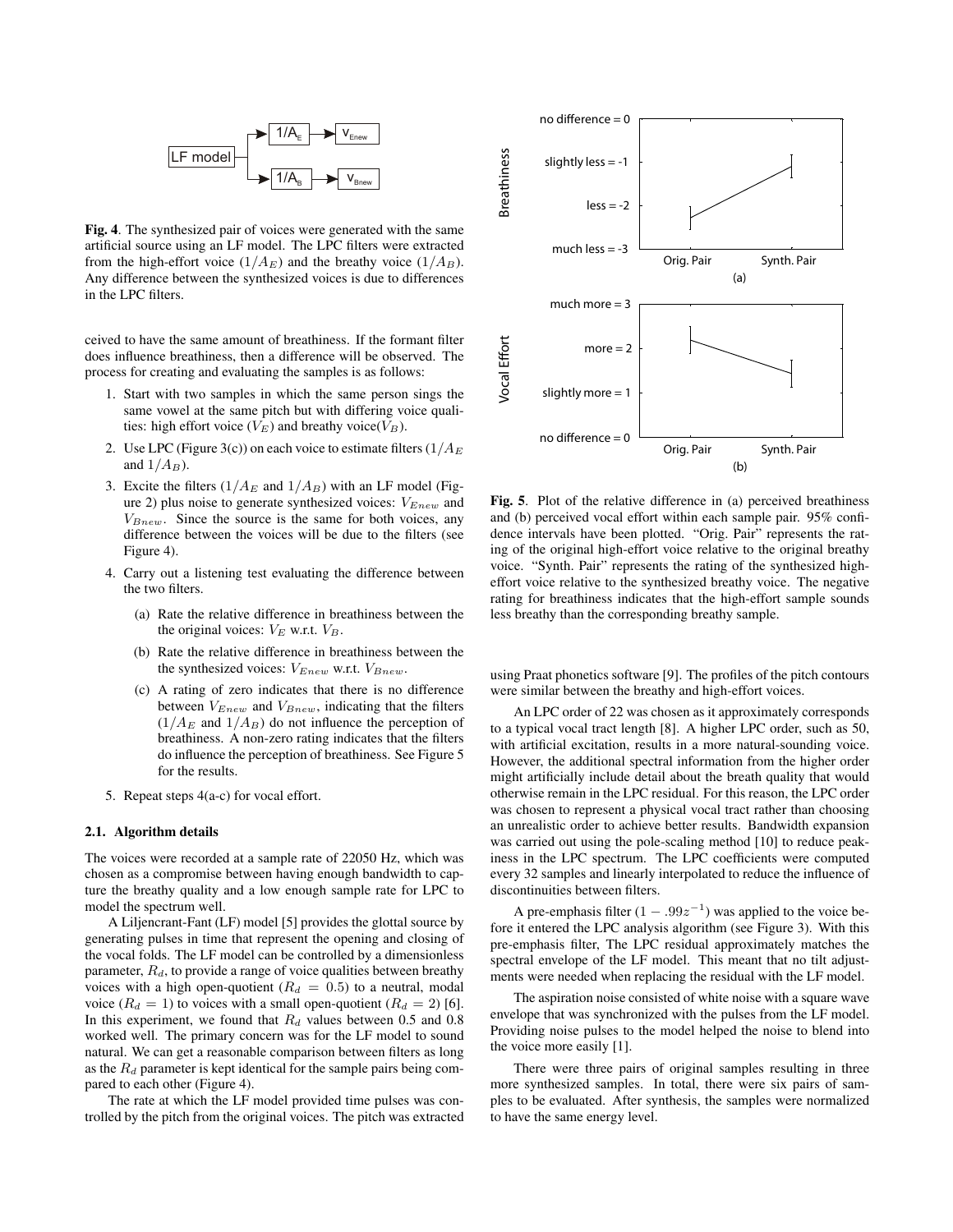

**Fig. 6**. Frequency spectra from a number of LPC filters for breathy voices (dashed lines) and high-effort voices (solid lines). In each plot the same voice is singing the same vowel on the same pitch. The breathy voices have a stronger first formant and less high-frequency content than the corresponding high-effort voice.

#### **2.2. Listening Experiment**

Listening experiments were carried out to evaluate the samples. There were a total of seven listeners. The perceptual criteria for this test was drawn from other studies for evaluating breathy voices [1, 2] and a prior test that we conducted [11].

The test was designed to measure relative differences between the high-effort sample and the breathy sample. This approach has been used with good results for evaluating breathy voices [2]. The questions were worded as follows:

- Listen to the two samples and rate which one sounds more breathy.
- Listen to the two samples. Rate which voice sounds like it requires more effort to sing. Vocal effort would be associated with a tense voice rather than a relaxed voice.

The difference in breathiness or vocal effort between the two samples was evaluated on a seven point scale. For example, the possible ratings for breathiness ranged from much less breathy to no difference to much more breathy. Half of the rating scale can be seen on the vertical axis of the results in Figure 5. Breathiness and vocal effort were evaluated in separate runs.

The evaluator did not know which sample pairs were being provided or the order in which they were presented. Within each sample pair, the breathy or high-effort sample was randomly chosen to be first. This order was randomized for each run. In addition, the order of the six sample pairs was randomized for each run of the test for each listener. The evaluation process was automated for the listener and did not involve intervention on part of the experimenter.

#### **3. RESULTS**

The results of the subjective evaluation are displayed in Figure 5. The ratings are presented with the high-effort voice relative to the breathy voice. An F-test was carried out to determine whether the differences between the means are significant relative to sampling noise. The results were found to be significant with an F-value of 10.2 [12].

As expected, there was a large difference in the perceived breathiness between the original sample pairs (see Figure 5(a)). The rating of -2.3 indicates that the high-effort sample sounded less breathy than the breathy sample. When the LPC filters from both of these samples were excited by the LF model, the perceived difference in breathiness was reduced to a rating of -1.1. The high-effort LPC filter sounded slightly less breathy than the breathy LPC filter. The 95% confidence interval indicates that the two filters did not sound the same. The LPC filter from the breathy voice was clearly more breathy than the LPC filter from the high-effort voice.

There was a large difference in the perceived vocal effort between the original sample pairs (see Figure 5(b)). The rating of 2.2 indicates that the high-effort sample sounded like it had more effort than the breathy sample. When the LPC filters from both of these samples were excited by the LF model, the perceived difference in vocal effort was reduced to a rating of 1.4. The high-effort LPC filter still sounded like it had more effort than the breathy LPC filter. The 95% confidence interval indicates that the two filters did not sound the same.

These results indicate that the LPC filters do have an influence on the perception of breathiness and vocal effort.

#### **4. DISCUSSION**

The LPC filters from the high-effort samples sound different than the LPC filters from the breathy samples because there is a consistent difference between their spectra. The spectra for the three pairs of filters have been plotted in Figure 6. The first formant for the breathy filters is at a lower frequency and is generally stronger than for the high-effort filters. The breathy filters typically have less energy than the high-effort filters between 1000  $Hz$  and 4500  $Hz$ . The breathy filters accentuate the first formant while the high-effort filters emphasize higher frequencies.

The difference in emphasis between high and low frequencies is likely due to physiological changes in the glottal source. Figure 2(b) shows how the glottal source changes between breathy and higheffort voices. This change in the spectra is being captured by the LPC filters rather than being modeled as part of the LPC residual.

The LPC algorithm does not take spectral changes to the glottal source into account. Whether the voice has a little or a lot of vocal effort, whatever the shape of the glottal spectrum, the spectral envelope of the residual does not change. The spectral envelope of the